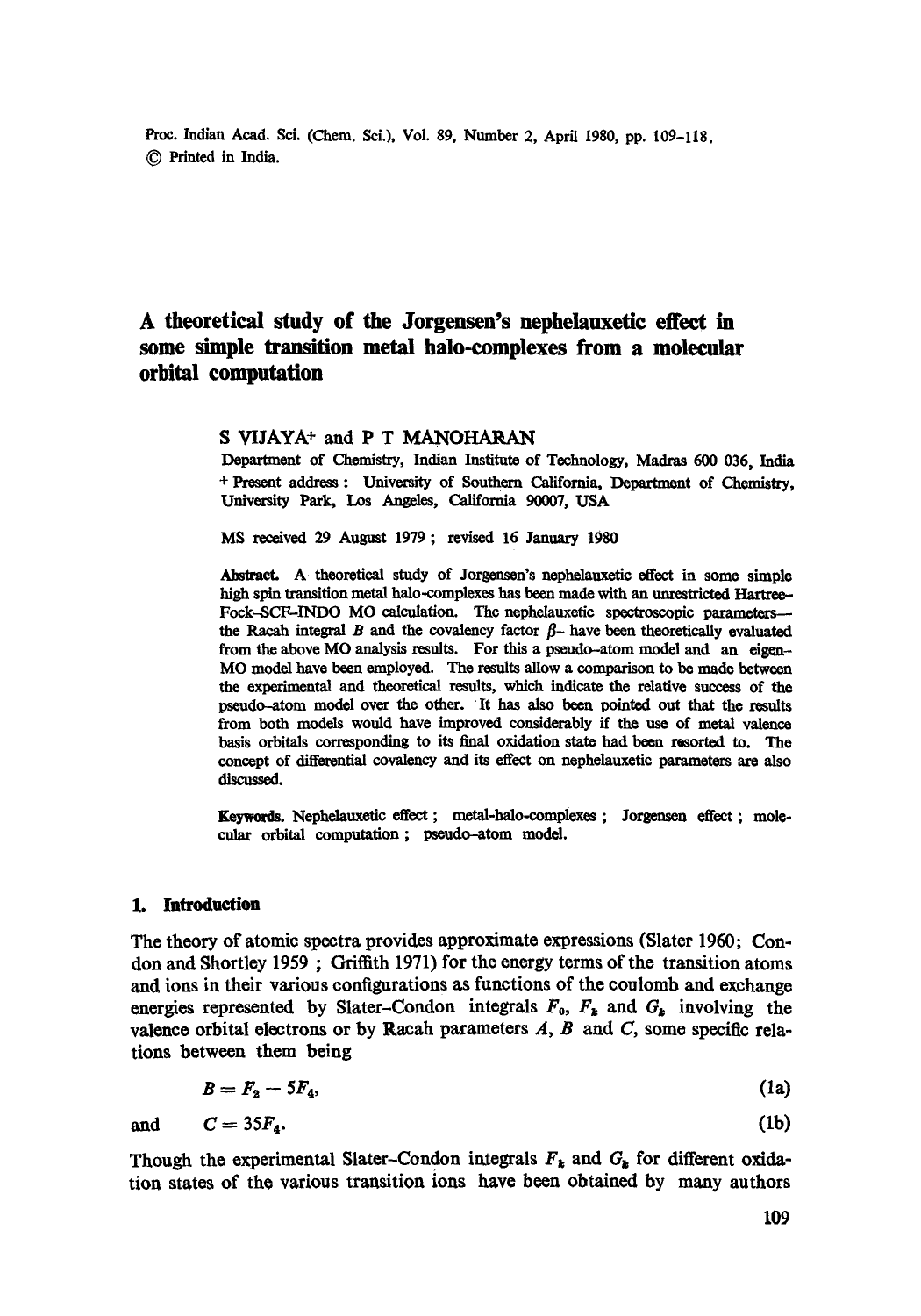(Hinze and Jaffe 1963 ; Di Sipio *et al* 1970 ; Tondello *et al* 1970) the latter studies of Tondello *et al* are the best since they fulfilled certain theoretical conditions such as the inclusion of configuration interaction, linear variation of  $F$  and  $G$  as a function of atomic number, etc. However, the nephelauxetic or cloud-expanding effect (Jorgensen 1962 ; Dann *et al* 1965 ; Lever 1968) describes the phenomenological lowering of these electron repulsion integrals of the transition ions in complexes as compared to their values in the free gaseous ions.

The present work deals with the comparison of the experimentally obtained spectroscopic Racah parameter  $B$  of the complexes with the theoretically calculated ones using our MO scheme. We have considered here some weak-crystalline field tetrahedral and octahedral complexes, the energy states of which are nothing but crystal-field perturbed free ion states (Ballhausen 1962; Schlafer and Gliemann 1969). The nephelauxetic effect occurs due to two simultaneously occurring processes; one is due to a reduction in the effective charge on the metal on the approach of ligand electrons with a consequent expansion of the metal wave function and reduction in the degree of electron repulsions between the electrons of these orbitals and the other is due to the formation of molecular orbitals delocalised on to the ligands representing the bonding covalency effects. To be more specific the Racah parameter  $B$  compares such interactions as

$$
K(d_{\bullet s}, d_{\bullet^2 - s^2}) = (xz, x^2 - y^2/xz, x^2 - y^2),
$$
\n(2)

which for octahedral complexes takes the form

$$
K(t_{2g}(xz), e_g(x^2 - y^2)) = [t_{2g}(xz), e_g(x^2 - y^2)/t_{2g}(xz), e_g(x^2 - y^2)], \quad (3)
$$

with a corresponding expression for tetrahedral molecules. In the above equations  $d_{\epsilon}$  and  $d_{\epsilon^2}$  represent the respective orbitals in the free ion while  $t_{2g}$  (xz) and  $e_n (x^2 - y^2)$  are the molecular orbitals in an octahedral crystal field namely,

$$
t_{2a}(xz) = ad_{xz}^{\prime} + b\phi \text{ ligands},\tag{4a}
$$

$$
e_{a}(x^{2}-y^{2})=cd_{a^{2}-a^{2}}'+d'\phi \text{ ligands}, \qquad (4b)
$$

The above wave functions represent both the mechanisms of the nephelauxetic effect. The primes on  $d'_{\sigma}$  and  $d'_{\sigma-\sigma}$  indicate that these *d*-orbitals are not those of the free ion, namely,  $d_{\mathbf{s}}$  and  $d_{\mathbf{s}^*-\mathbf{s}^*}$  referred to in equation (2) but those corresponding to the self-consistent charge z' at the metal obtained in the complex reflecting the first central field covalency part of the nephelauxetic effect. The second bonding covalency part is taken care of in relation (3) by considering the  $t_{2g}$  and  $e_a$  MO's of equation (4) instead of the pure d orbitals to define these integrals for complexes.

The B values of complexes extracted from their observable and identifiable  $d-d$ bands will be compared with the calculated ones from the MO scheme. Also, greater the reduction in  $B$  represented by the ratio

$$
B_{\text{complex}}/B_{\text{free ion}} = \beta, \tag{5}
$$

the grater the covalency in the metal ligand bond and smaller the effective charge experienced by the d electrons. Such trends in the  $\beta$  values for a series of complexes containing various transition metals and ligands may also reveal the eovalency variation.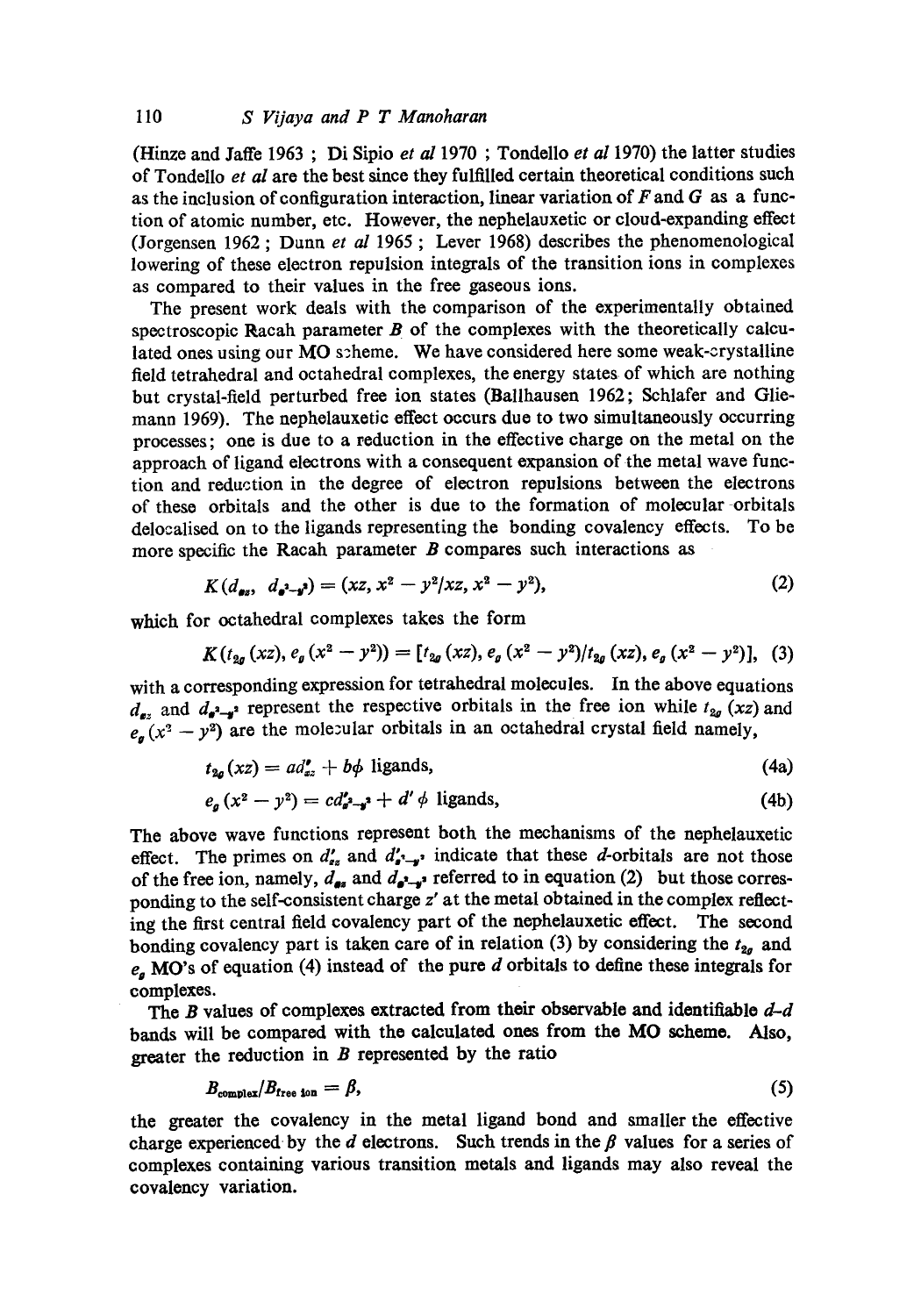### **2. The molecular orbital analysis of the complexes**

### *2.1. The computational details*

For performing an all-valence electron calculation on these large systems involving first-row transition metal atoms we have used the unrestricted Roothaan-Hartree.- Fock scheme which is set up at the INDO level of approximation following the parametrisation scheme of Clack *et al* (1972) and Clack (1974). Five 3d, one 4s and three  $4p$  Slater-type orbitals from the metal atom contribute to the valence basis set with two separate  $\zeta$  exponents to differentiate the 3d with  $n = 3$  from the 4s, 4p orbitals with  $n = 4$ . The  $\zeta$  exponents of Zerner and Gouterman (1966) and Karlsson and Zerner (1973) have been adopted for the Slater orbitals of the metal ions. The valence  $2s$ ,  $2p$  and  $3s$ ,  $3p$  orbitals of the I and II row ligand atoms have also been represented by Slater-type orbitals, but with a single exponent  $\zeta$  just characteristic of these atoms as was done by Pople, Santry and others (Pople and Beveridge 1976; Murrell and Harget 1972; Pople *et al* 1965; Pople and Segal 1966; Santry and Segal 1967). The coulombic  $\gamma$  integrals  $(\mu\mu/\nu\nu)$  among the valence electrons wore theoretically worked out from the above valence Slater orbitals. The empirical parameter  $\beta$  appearing in the off-diagonal core term calibrated by Clack *et al* (1972) as two separate  $\beta_{34}$  and  $\beta_{4}$ ,  $_{4p}$  for use with the Gouterman's exponents and his experiment based sum of ionisation potential and electron affinity have both been exploited for the transition metal atom. The additional correction necessary for the introduction of the one-centre exchanes integrals at the INDO level can be expressed in terms of the experimentally available Slater-Condon  $F_k$  and  $G_k$  integrals, which for the metal atom are assumed once again from the studies of Tondello *et al* (1967). The B values of Tondello *et al* for the various oxidation states of the first transition atoms are given in table 1. All the above parameters for the lighter ligand members have been taken from the studies of Pople, Santry and others (Pople and Beveridge 1976; Murrell and Harget 1972; Pople *et al* 1965; Poplo and Segal 1966; Santry and Segal 1967). The  $F_k$ ,  $G_k$  exchange integrals employed for the II row chlorine atom are those of Benson and Hudson (1970).

Calculations have been performed on simple I row high spin transition metal halidos (chlorides and fluorides) of both the tetrahedral and octahedral geometry.

|         | Ti        | ν                 | Cr              | Mл                   | Fe       | Co        | Ni                   |
|---------|-----------|-------------------|-----------------|----------------------|----------|-----------|----------------------|
| $B(-1)$ | 417.5     | 502.5             | 585             | 670                  | 750      | 835       | 897.5                |
| B(0)    | 490       | 572.5             | 655             | 737.5                | 820      | $902 - 5$ | 985                  |
| $B(+1)$ | 560       | 642.5             | 725             | $807 - 5$            | 890      | $972 - 5$ | 1055                 |
| $B(+2)$ | 675       | $751 - 5$         | 828             | 905                  | 981.5    | 1058.5    | 1135                 |
| $B(+3)$ | $\bullet$ | $(875 \cdot 1)^*$ | $(951 \cdot 1)$ | $\ddot{\phantom{0}}$ | (1097.5) | (1177.5)  | $\ddot{\phantom{1}}$ |

I I Ill ] I I I

Table 1. Racah integral  $B$  (in cm<sup>-1</sup>) for atoms and ions of the first transition period, derived from the correspondins Oleari's Slater-Condon integrals.

**\* Values in parentheses are extrapolated ones.**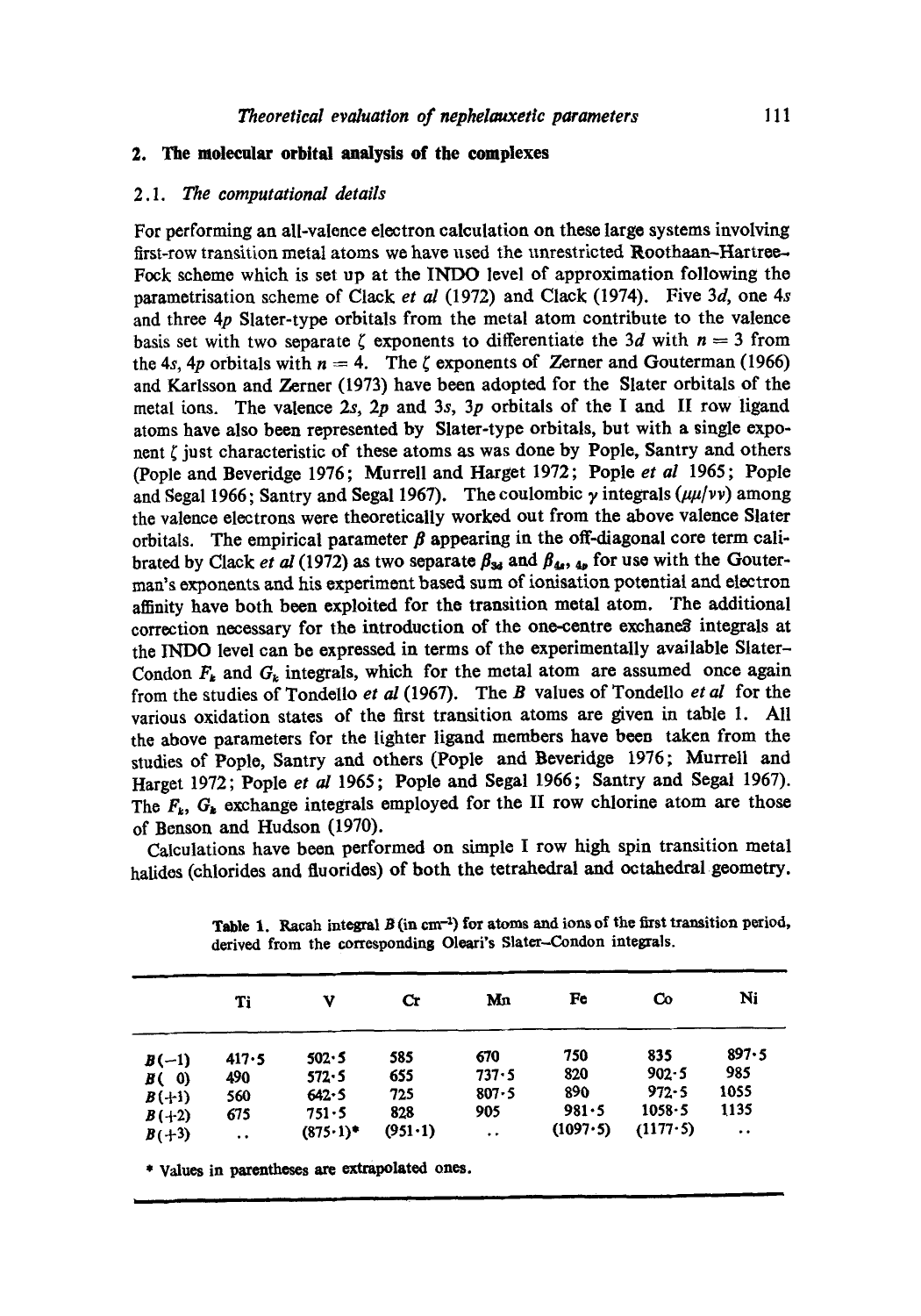The species studied and their actual geometry are given in the upper halves of tables 2 and 3. For tetrahedral molecules we have used the experimentally determined x-ray bond distances of the anions of some of the corresponding salts since the optical data also are from those lattices. However, in the case of octahedxal systems, since we could not get sufficient structure parameters for the anions of the corresponding salts, though they have been used for studying the optical spectra, the hond distances have been assumed to be similar to those of the solid lattices  $MF_3$  and  $MCl_3$  (Wyckoff 1963). These experimental metal-halogen bond lengths assumed in our calculation and as presented in tables 2 and 3 are taken from other references (Colton and Canterford 1969; Wyckoff 1963; Fenske *et o2*  1965; Fonske and Radtke 1968 ; Basch *et al* 1966; Basch and Gray 1976; Larson *et al* 1974).

A spin unrestricted INDO MO calculation was carried out on the above complex ions. Oleari's  $F_{\mathbf{k}}$ ,  $G_{\mathbf{k}}$  integrals for zero oxidation state had to be used in most cases since the final output charge at the metal was approximately zero. For systems with degenerate ground state as  $NiCl<sub>4</sub><sup>2</sup>$ , VCI $_{6}^{8-}$  and VF $_{6}^{8-}$  a symmetryrestricted calculation was performed.

We also performed an initial optimisation of the geometry by studying the variation of the total energy as a function of the metal-halogen bond distance. The theoretical equilibrium bond length corresponding to the lowest total energy obtained in this calculation is listed below the experimental ones in these tables. While this type of optimisation scheme is understandable for independent molecular units like  $TiCl_4$ ,  $VCI_4$ , etc., and can be compared with the experimental results in a justifiable manner, the same may not hold good for solid complexes since our calculations have not taken into account the field created by the counter ions in the crystal lattice. So it is preferable to resort to the results of calculations with the experimental bond distances for predicting their properties. Our sole idea of finding the theoretical lowest energy bond length is to justify the use of these experimental bond lengths for our calculations and this objective has been more than fulfilled by predicting reasonably good theoretical bond lengths which compare well with the experimental ones.

### *2.2. Electronic configuration and energy level ordering*

The ground state electronic configuration predicted from our calculations and listed in tables 2 and 3 for these various complexes are identical to the earlier predictions by crystal field study (Ballhausen 1962) and other MO schemes (Fenske *et al* 1965; Fenske and Radtke 1968; Basch *et al* 1976; Basch and Gray 1976). But the ordering of the eigen MO's does not coincide with earlier studies and a good deal of shuffling has taken place. Besides due to the open-shell nature of the scheme, the filled-up major metal 3d  $\alpha$  MO's lie deep down among the set of filled  $\alpha$  orbitals instead of being the top-most filled orbitals where they are conventionally expected. Hence an attempt to correlate the ordering of energy levels with the crystal field model and also with other earlier MO scheme results will be a failure. It must however be pointed out that we do not have any problem in predicting the  $experiments$  observations, although the above mentioned fictitious eigen  $MO$ ordering pattoru could not be reproduced. Thus for example, with the tetrahedral FeCl<sup>1</sup>- (d<sup>5</sup>), we have obtained an ordering  $t^a = e^a$  for the filled major d a MO's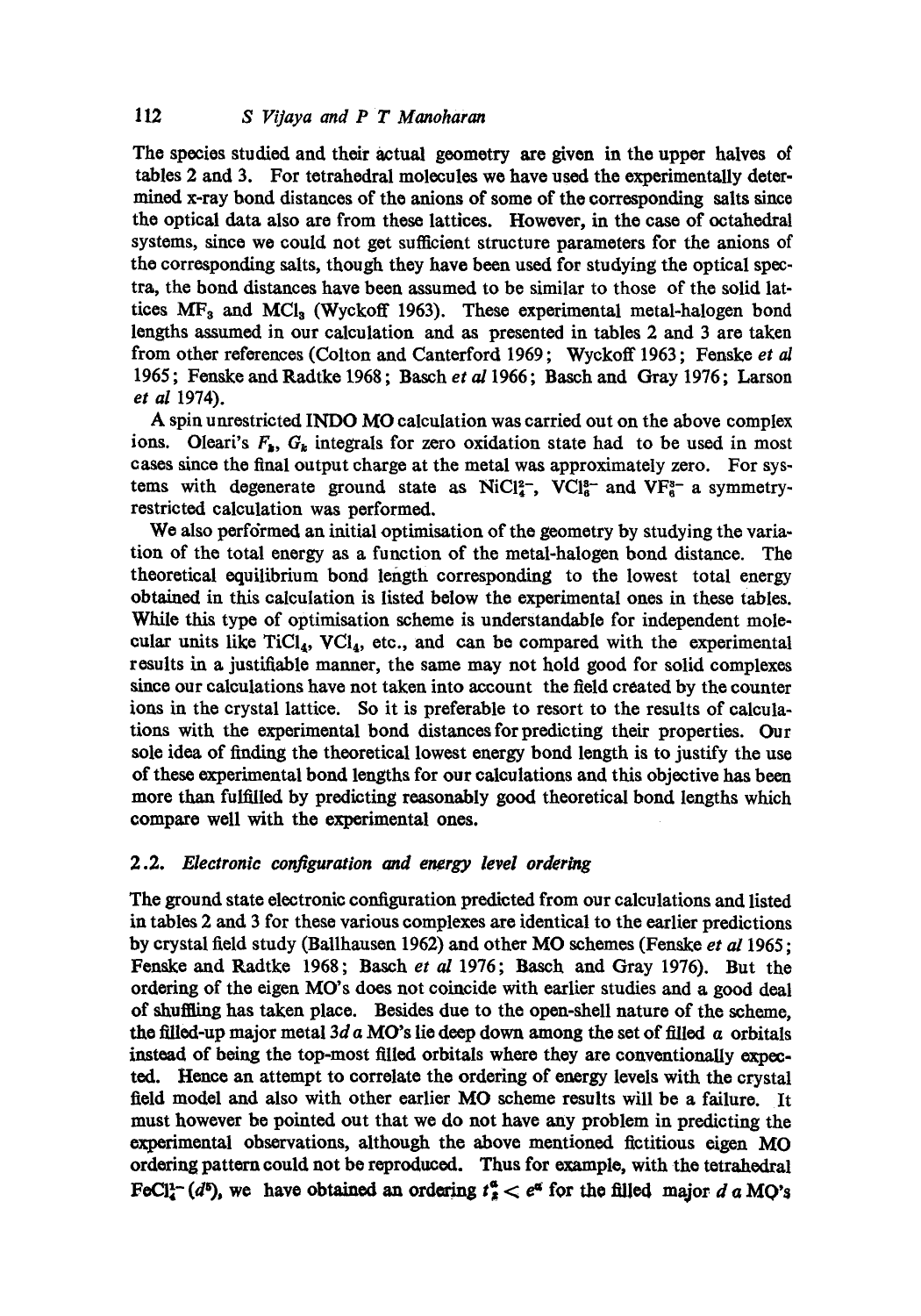| $2.53$<br>$(a, a)$ <b>(</b> $e^{a}$ ) <sup>0</sup><br>$(e^{a}_{p})^{0}$ ( $e^{a}_{p}$ ) <sup>0</sup><br>$\begin{array}{c} (r^{\alpha})^3 \ (r^{\alpha})^3 \ (e^{\alpha})^3 \ (e^{\beta})^3 \ (e^{\beta})^3 \end{array}$<br>$-0.2476$<br>0.6920<br>$8.0233$<br>$0.8331$<br>2.27<br>$875$<br>$0.72$<br><b>L.0</b><br>765<br>555<br>859<br>$0.7674$<br>$0.6931$<br>$($ , $\epsilon_{\rm B}^{2})$ $($ , $\epsilon_{\rm B}^{2})$ $($ , $\epsilon_{\rm B}^{2})$ $($ , $\epsilon_{\rm B}^{2})$ $($ , $\epsilon_{\rm B}^{2})$ $($ , $\epsilon_{\rm B}^{2})$ $($<br>$-0.1821$<br>7-0351<br>$0.75$<br>$(0.69)$<br>(670)<br>2.25<br><b>G-0</b><br>730<br>880<br>812<br>473<br>$\begin{array}{c} \left(t^{\alpha}\right)^{3}\left(e^{\alpha}\right)^{3}\\ \left(t^{\beta}_{\alpha}\right)^{0}\left(e^{\beta}\right)^{3} \end{array}$<br>5.0470<br>0.6156<br>0.7950<br>0.0361<br>0.86<br>2.33<br>2.34<br>0.83<br>770<br>830<br>754<br>362<br>population<br>$2.24$<br>$(a_2^a)$ <sup>3</sup> $(e^a)$ <sup>3</sup><br>z' 0.3832<br>5.3569<br>0.9052<br>0.9756<br>(0.50)<br>$(\iota_2^{(k)})^0 (e^{\beta})^0$<br>$(625)$ *<br>0.58<br>2.19<br>0.62<br>590<br>625<br>748<br>675<br>ration obtained.<br>motal charge<br>B from pseudo-<br>$\beta$ from pseudo<br>Total 3d metal<br>3d configu-<br>atom model<br>atom model<br>Ground state<br>B from cigen<br>length (A)<br>length (A)<br>Exptl. bond<br>Calc. bond<br><b>Final SCP</b><br>(Pop d')<br>B calc. by<br>calc, by<br>Fenske<br>$B^{\dagger}$ exptl.<br>$(\text{cm}^{-1})$<br>$\ddot{\cdot}$<br>$\beta^{\dagger}$ exptl.<br>ć<br>MO <sub>3</sub><br>$\boldsymbol{\beta}$ | ${\rm FeCl}_4^{\bullet-}(d^s)$ ${\rm MacCl}_4^{\bullet-}(d^r)$ ${\rm CoCl}_4^{\bullet-}(d^r)$ ${\rm NiCl}_4^{\bullet-}(d^s)$ ${\rm VCl}_6^{\bullet-}(d^r)$<br>$\mathbf{r}_s$ | S.                 | $C r C 16 - (d^3)$<br>$\vec{o}$                                                                                       | $\sigma$                                                                                                                                                                                                                         | FeCl <sub>3</sub> -(d <sup>2</sup> ) MnCl4-(d2) NiCl <sub>3</sub> -(d <sup>2</sup> )<br>S.                                                            | $\sigma$                                                            |
|-------------------------------------------------------------------------------------------------------------------------------------------------------------------------------------------------------------------------------------------------------------------------------------------------------------------------------------------------------------------------------------------------------------------------------------------------------------------------------------------------------------------------------------------------------------------------------------------------------------------------------------------------------------------------------------------------------------------------------------------------------------------------------------------------------------------------------------------------------------------------------------------------------------------------------------------------------------------------------------------------------------------------------------------------------------------------------------------------------------------------------------------------------------------------------------------------------------------------------------------------------------------------------------------------------------------------------------------------------------------------------------------------------------------------------------------------------------------------------------------------------------------------------------------------------------------------------------------------------------------|------------------------------------------------------------------------------------------------------------------------------------------------------------------------------|--------------------|-----------------------------------------------------------------------------------------------------------------------|----------------------------------------------------------------------------------------------------------------------------------------------------------------------------------------------------------------------------------|-------------------------------------------------------------------------------------------------------------------------------------------------------|---------------------------------------------------------------------|
|                                                                                                                                                                                                                                                                                                                                                                                                                                                                                                                                                                                                                                                                                                                                                                                                                                                                                                                                                                                                                                                                                                                                                                                                                                                                                                                                                                                                                                                                                                                                                                                                                   |                                                                                                                                                                              |                    |                                                                                                                       |                                                                                                                                                                                                                                  |                                                                                                                                                       | 2.38                                                                |
|                                                                                                                                                                                                                                                                                                                                                                                                                                                                                                                                                                                                                                                                                                                                                                                                                                                                                                                                                                                                                                                                                                                                                                                                                                                                                                                                                                                                                                                                                                                                                                                                                   |                                                                                                                                                                              | 2.45               | 2.38                                                                                                                  | 2.48                                                                                                                                                                                                                             | 2.63                                                                                                                                                  |                                                                     |
|                                                                                                                                                                                                                                                                                                                                                                                                                                                                                                                                                                                                                                                                                                                                                                                                                                                                                                                                                                                                                                                                                                                                                                                                                                                                                                                                                                                                                                                                                                                                                                                                                   |                                                                                                                                                                              |                    |                                                                                                                       | 2.37                                                                                                                                                                                                                             | 2.50                                                                                                                                                  | 2.30                                                                |
|                                                                                                                                                                                                                                                                                                                                                                                                                                                                                                                                                                                                                                                                                                                                                                                                                                                                                                                                                                                                                                                                                                                                                                                                                                                                                                                                                                                                                                                                                                                                                                                                                   |                                                                                                                                                                              |                    |                                                                                                                       |                                                                                                                                                                                                                                  | $(t_{2g}^{02})$ $(e_{0g}^{0})$ $(t_{0g}^{0})$ $(t_{2g}^{0})$ <sup>3</sup>                                                                             | $(e_{n}^{a})$ $(1^{a})^{8}$                                         |
|                                                                                                                                                                                                                                                                                                                                                                                                                                                                                                                                                                                                                                                                                                                                                                                                                                                                                                                                                                                                                                                                                                                                                                                                                                                                                                                                                                                                                                                                                                                                                                                                                   |                                                                                                                                                                              |                    | $2.46$<br>$(a^3)^3$ $(e^a)$<br>$(e^a)$ <sup>3</sup> $(e^a)$ <sup>0</sup><br>$(e^a)$ <sup>3</sup> $(e^a)$ <sup>3</sup> | (وفا) و (الح) والمحمد المعالم المحمد المعالم المحمد المحمد المحمد المحمد المحمد المحمد المحمد المحمد المحمد ال<br>المحمد المحمد المحمد المحمد المحمد المحمد المحمد المحمد المحمد المحمد المحمد المحمد المحمد المحمد المحمد المحم | $\begin{array}{c} \left( \iota_{B}^{S}\right) _{0}\left( e_{B}^{S}\right) ^{0}\\ \left( e_{B}^{S}\right) _{0}\left( e_{B}^{S}\right) ^{0}\end{array}$ | $\begin{array}{c} \epsilon_{\rm s}^{(g)} \end{array}$<br>$(18)^3$ ( |
|                                                                                                                                                                                                                                                                                                                                                                                                                                                                                                                                                                                                                                                                                                                                                                                                                                                                                                                                                                                                                                                                                                                                                                                                                                                                                                                                                                                                                                                                                                                                                                                                                   |                                                                                                                                                                              |                    |                                                                                                                       |                                                                                                                                                                                                                                  |                                                                                                                                                       |                                                                     |
|                                                                                                                                                                                                                                                                                                                                                                                                                                                                                                                                                                                                                                                                                                                                                                                                                                                                                                                                                                                                                                                                                                                                                                                                                                                                                                                                                                                                                                                                                                                                                                                                                   |                                                                                                                                                                              | 0.7226             | 0.5658                                                                                                                | 0.5174                                                                                                                                                                                                                           | 0.2093                                                                                                                                                | $-0.1510$                                                           |
|                                                                                                                                                                                                                                                                                                                                                                                                                                                                                                                                                                                                                                                                                                                                                                                                                                                                                                                                                                                                                                                                                                                                                                                                                                                                                                                                                                                                                                                                                                                                                                                                                   |                                                                                                                                                                              |                    |                                                                                                                       |                                                                                                                                                                                                                                  |                                                                                                                                                       |                                                                     |
|                                                                                                                                                                                                                                                                                                                                                                                                                                                                                                                                                                                                                                                                                                                                                                                                                                                                                                                                                                                                                                                                                                                                                                                                                                                                                                                                                                                                                                                                                                                                                                                                                   |                                                                                                                                                                              |                    |                                                                                                                       |                                                                                                                                                                                                                                  |                                                                                                                                                       |                                                                     |
|                                                                                                                                                                                                                                                                                                                                                                                                                                                                                                                                                                                                                                                                                                                                                                                                                                                                                                                                                                                                                                                                                                                                                                                                                                                                                                                                                                                                                                                                                                                                                                                                                   |                                                                                                                                                                              | $2.6539$<br>0.8345 |                                                                                                                       |                                                                                                                                                                                                                                  | 5.0326<br>0.7697<br>0.8259                                                                                                                            | 8-0360<br>9016-0<br>9075                                            |
|                                                                                                                                                                                                                                                                                                                                                                                                                                                                                                                                                                                                                                                                                                                                                                                                                                                                                                                                                                                                                                                                                                                                                                                                                                                                                                                                                                                                                                                                                                                                                                                                                   |                                                                                                                                                                              | 0.8742             | $3.5808$<br>$0.822$<br>$0.8367$                                                                                       | 5.2722<br>0.9934<br>0.8660                                                                                                                                                                                                       |                                                                                                                                                       |                                                                     |
|                                                                                                                                                                                                                                                                                                                                                                                                                                                                                                                                                                                                                                                                                                                                                                                                                                                                                                                                                                                                                                                                                                                                                                                                                                                                                                                                                                                                                                                                                                                                                                                                                   |                                                                                                                                                                              | 563                | 561                                                                                                                   | 655                                                                                                                                                                                                                              |                                                                                                                                                       | $\ddot{\cdot}$                                                      |
|                                                                                                                                                                                                                                                                                                                                                                                                                                                                                                                                                                                                                                                                                                                                                                                                                                                                                                                                                                                                                                                                                                                                                                                                                                                                                                                                                                                                                                                                                                                                                                                                                   |                                                                                                                                                                              |                    | (510)                                                                                                                 |                                                                                                                                                                                                                                  | (785)                                                                                                                                                 | (760)                                                               |
|                                                                                                                                                                                                                                                                                                                                                                                                                                                                                                                                                                                                                                                                                                                                                                                                                                                                                                                                                                                                                                                                                                                                                                                                                                                                                                                                                                                                                                                                                                                                                                                                                   |                                                                                                                                                                              |                    |                                                                                                                       |                                                                                                                                                                                                                                  |                                                                                                                                                       |                                                                     |
|                                                                                                                                                                                                                                                                                                                                                                                                                                                                                                                                                                                                                                                                                                                                                                                                                                                                                                                                                                                                                                                                                                                                                                                                                                                                                                                                                                                                                                                                                                                                                                                                                   |                                                                                                                                                                              | 488                | 557                                                                                                                   | E                                                                                                                                                                                                                                | 762                                                                                                                                                   | $\frac{1}{2}$                                                       |
|                                                                                                                                                                                                                                                                                                                                                                                                                                                                                                                                                                                                                                                                                                                                                                                                                                                                                                                                                                                                                                                                                                                                                                                                                                                                                                                                                                                                                                                                                                                                                                                                                   |                                                                                                                                                                              |                    |                                                                                                                       |                                                                                                                                                                                                                                  |                                                                                                                                                       |                                                                     |
|                                                                                                                                                                                                                                                                                                                                                                                                                                                                                                                                                                                                                                                                                                                                                                                                                                                                                                                                                                                                                                                                                                                                                                                                                                                                                                                                                                                                                                                                                                                                                                                                                   |                                                                                                                                                                              | 454                | 480                                                                                                                   | 736                                                                                                                                                                                                                              | 478                                                                                                                                                   | 714                                                                 |
|                                                                                                                                                                                                                                                                                                                                                                                                                                                                                                                                                                                                                                                                                                                                                                                                                                                                                                                                                                                                                                                                                                                                                                                                                                                                                                                                                                                                                                                                                                                                                                                                                   |                                                                                                                                                                              |                    |                                                                                                                       |                                                                                                                                                                                                                                  |                                                                                                                                                       |                                                                     |
|                                                                                                                                                                                                                                                                                                                                                                                                                                                                                                                                                                                                                                                                                                                                                                                                                                                                                                                                                                                                                                                                                                                                                                                                                                                                                                                                                                                                                                                                                                                                                                                                                   |                                                                                                                                                                              | 619                | $\frac{3}{5}$                                                                                                         | डू                                                                                                                                                                                                                               | $\ddot{\cdot}$                                                                                                                                        | $\ddot{\cdot}$                                                      |
|                                                                                                                                                                                                                                                                                                                                                                                                                                                                                                                                                                                                                                                                                                                                                                                                                                                                                                                                                                                                                                                                                                                                                                                                                                                                                                                                                                                                                                                                                                                                                                                                                   |                                                                                                                                                                              | 0.65               | $0.62$<br>$(0.50)$                                                                                                    | 0.65                                                                                                                                                                                                                             |                                                                                                                                                       |                                                                     |
|                                                                                                                                                                                                                                                                                                                                                                                                                                                                                                                                                                                                                                                                                                                                                                                                                                                                                                                                                                                                                                                                                                                                                                                                                                                                                                                                                                                                                                                                                                                                                                                                                   |                                                                                                                                                                              |                    |                                                                                                                       |                                                                                                                                                                                                                                  | $\begin{array}{c} 0.89 \ 0.30 \end{array}$                                                                                                            | (0.72)                                                              |
|                                                                                                                                                                                                                                                                                                                                                                                                                                                                                                                                                                                                                                                                                                                                                                                                                                                                                                                                                                                                                                                                                                                                                                                                                                                                                                                                                                                                                                                                                                                                                                                                                   |                                                                                                                                                                              |                    |                                                                                                                       |                                                                                                                                                                                                                                  |                                                                                                                                                       |                                                                     |
|                                                                                                                                                                                                                                                                                                                                                                                                                                                                                                                                                                                                                                                                                                                                                                                                                                                                                                                                                                                                                                                                                                                                                                                                                                                                                                                                                                                                                                                                                                                                                                                                                   |                                                                                                                                                                              | 0.56               | 0.59                                                                                                                  | 8.o                                                                                                                                                                                                                              | 6.84                                                                                                                                                  | 0.80                                                                |
| 0.82<br>$6 - 95$<br>0.58<br>Fenske                                                                                                                                                                                                                                                                                                                                                                                                                                                                                                                                                                                                                                                                                                                                                                                                                                                                                                                                                                                                                                                                                                                                                                                                                                                                                                                                                                                                                                                                                                                                                                                | $0 - 88$                                                                                                                                                                     | $0 - 70$           | ზ.ტ                                                                                                                   | 0.59                                                                                                                                                                                                                             |                                                                                                                                                       |                                                                     |
|                                                                                                                                                                                                                                                                                                                                                                                                                                                                                                                                                                                                                                                                                                                                                                                                                                                                                                                                                                                                                                                                                                                                                                                                                                                                                                                                                                                                                                                                                                                                                                                                                   |                                                                                                                                                                              |                    |                                                                                                                       |                                                                                                                                                                                                                                  |                                                                                                                                                       |                                                                     |

*Theoretical evaluation of nephelauxetic parameters* 113

**l** o

u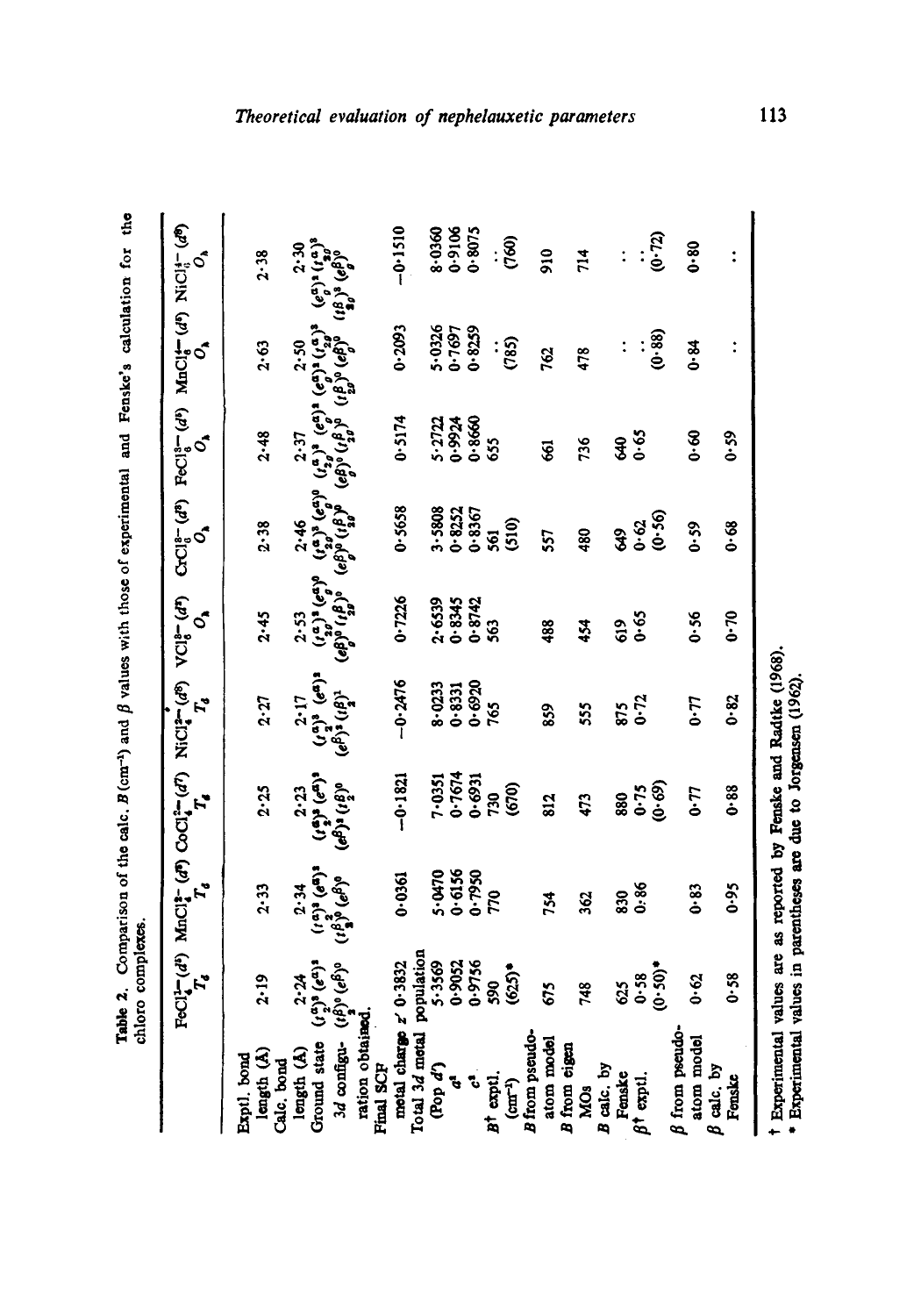### 114 *S Vijaya and P T Manoharan*

|                                  | $VF_a^3 = (d^2)$<br>ο,                                 | $\text{CrF}^{3-}_{6}(d^3)$<br>$\bm{o}_{\mathbf{k}}$ | $\text{FeF}_a^3$ $(d^5)$<br>$O_{\lambda}$ | $MnF_6^4$ $(d^6)$<br>ο.      | $NiF_a^4$ (d <sup>8</sup> )<br>ο,               |
|----------------------------------|--------------------------------------------------------|-----------------------------------------------------|-------------------------------------------|------------------------------|-------------------------------------------------|
| Exptl. bond length (Å)           | 1.94                                                   | 1.93                                                | 1.91                                      | 2.093                        | 2.010                                           |
| Calc, bond length (Å)            | 2.21                                                   | 2.15                                                | 2.07                                      | 2.22                         | 1.985                                           |
| Ground state 3d configura-       | $(t_{2a}^a)^2 (e_a^a)^0$                               | $(t_{2g}^{\alpha})^3$ $(e_g^{\alpha})^0$            | $(e^a_a)^2$ $(t^a_a)^3$                   | $(t_a^a)^3$ $(e_a^a)^3$      | $(t^a_{2g})^3$ $(e^a_g)^2$                      |
| tion obtained.                   | $(t^\beta_{qg})^\mathfrak{d} (e^\beta_g)^\mathfrak{d}$ | $(t\beta)$ <sup>0</sup> $(e\beta)$ <sup>0</sup>     | $(t^\beta_{2g})^0$ $(e^\beta_g)^0$        | $(t_{2g}^B)^0$ $(e_{g}^B)^0$ | $(i_{2g}^{\beta})^3$<br>$(e\beta)$ <sup>0</sup> |
| Final SCF metal charge z'        | 0.6890                                                 | 0.6293                                              | 0.6481                                    | 0.2151                       | $-0.0246$                                       |
| Total 3d metal population        |                                                        |                                                     |                                           |                              |                                                 |
| (Pop $d'$ )                      | 2.8286                                                 | 3.7278                                              | 5.4266                                    | 5.1007                       | 8.0676                                          |
| $a^*$                            | 0.9030                                                 | 0.7340                                              | 0.9018                                    | 0.9448                       | 0.9435                                          |
| c <sup>2</sup>                   | 0.8317                                                 | 0.8203                                              | 0.7216                                    | 0.8049                       | 0.7800                                          |
| $B^{\dagger}$ exptl. $(cm^{-1})$ | 648                                                    | 680                                                 | 844                                       |                              |                                                 |
|                                  |                                                        | $(820)^*$                                           | (845)                                     | (845)                        | (960)                                           |
| B from pseudo-atom model         | 552                                                    | 607                                                 | 708                                       | 783                          | 987                                             |
| <b>B</b> from eigen MOs          | 466                                                    | 421                                                 | 563                                       | 572                          | 723                                             |
| B calc. by Fenske                | 689                                                    | 712                                                 | 694                                       | $\ddot{\phantom{1}}$         | . .                                             |
| $\beta^{\dagger}$ exptl.         | 0.75                                                   | 0.74                                                | 0.77                                      | $\ddot{\phantom{1}}$         | $\ddot{\phantom{0}}$                            |
|                                  |                                                        | $(0.89)$ *                                          | (0.78)                                    | (0.94)                       | (0.91)                                          |
| $\beta$ from pseudo-atom model   | 0.63                                                   | $0 - 64$                                            | 0.64                                      | 0.87                         | 0.87                                            |
| f calc, by Fenske                | 0.77                                                   | 0.74                                                | 0.64                                      |                              | . .                                             |

Table 3. Comparison of the calc. B (cm<sup>-1</sup>) and  $\beta$  values with those of experimental and Fenske's calculation for the fluoro complexes.

? Experimental values are as reported by Fenske *et al* (1965).

\* Experimental values in paxantheses axe due to Jorgensen (1962).

and  $t_2^{\beta} < e^{\beta}$  for the corresponding unfilled  $\beta$  MO's contrary to the crystal field prediction  $t<sub>s</sub> > e$ . However, the calculation on the tetrahedral complex FeCI<sup> $z$ -</sup> (d<sup>6</sup>) with one more electron added to the earlier system arrived at the correct configuration  $(t^a_s)^3 (e^a)^2 (e^{\beta})^1 (t^{\beta})^0$  with the sixth electron going to the  $e^{\beta}$  orbital in complete conformity with the simple crystal field model.

# **3.** Theoretical schemes **for the evaluation of B**

In the present work we have theoretically evaluated  $B_{\text{complete}}$  from the above results of our INDO MO analysis by two different schemes to be compared with the corresponding experimental results.

# *3.1. The pseudo-atom model (scheme* 1)

Here the value for B has been evaluated for the chloro and fluoro complexes by making use of the fact that its spectroscopic bands correspond to an independent pseudo-atom with charge z' which is finally obtained at the metal from the MO analysis. The  $B(z')$  value corresponding to this charge z' is obtained by interpolation of the various  $B$  values experimentally available for the different oxidation states of the free metal ions from Oleari et al found in table 3. Besides,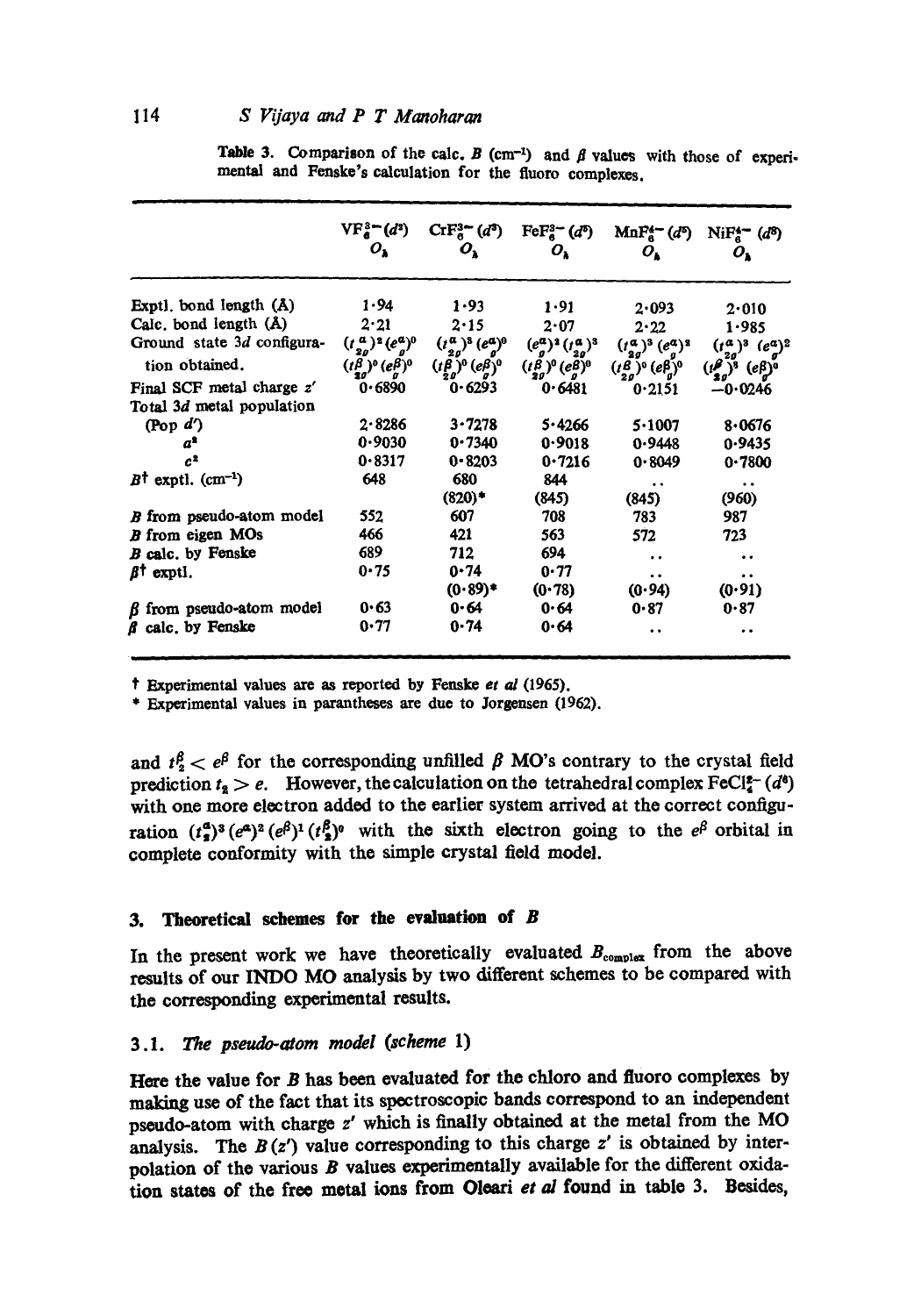because of the covalent mixing of the d orbitals with the ligand orbitals in complexes, the orbitals lose their pure atomic nature and the valence electrons instead of being looalised at atoms are slightly smeared out over the other atoms of the system as well. Hence, when working out the  $B_{\text{complex}}$ , the new 3d gross population termed as Pop  $(d')$  at the metal in the complex which can be obtained from our MO analysis has to be considered instead of the corresponding Pop  $(d)$  of the free ion having charge z'. First of all, the interpolated *B(z')* value takes care of the first etfeot, namely, the contraction or expansion of metal orbitals due to changes in the effective charges on the metal as a result of electron donation *via* chemical bonding (the central field covalency part). Since  $B$  involves electrostatic integrals among these  $3d$  electrons the second covalency effect is taken care of through a multiplication scaling factor *[Pop(d')/Pop(d)]<sup>2</sup>* $involving the 3$ *d* $gross popula$ tions in the complex and free ion. Hence the pseudo-atom model suggests the formula

$$
B_{\text{complex}} = B(z') [\text{Pop}(d')/\text{Pop}(d)]^2
$$
 (6)

### *3.2. From the eigen MO's (scheme* 2)

Again the first effect due to the reduction in charge at the metal is taken care of through the interpolated  $B(z')$  value corresponding to the final self-consistent charge  $z'$ . Now to accommodate the second effect of covalent mixing of the  $d$ orbitals with the ligand orbitals, i.e., to account for delocalisation of the metal  $d$ electrons on to ligands as mentioned earlier in the pseudo-atom scheme we refer back to the molecular orbitals in equations (4a) and (4b). Since  $B$  involves integrals among these 3d molecular orbitals the free ion  $B(z')$  value corresponding to the purely metallic d orbitals with  $a = c = 1$  has to be corrected by multiplying with the corresponding coefficients of the metal orbitals in the molecular orbitals namely, by the factor  $a^2 c^2$ . Thus we derive the equation

$$
B_{\text{complex}} = B(z')a^2c^2 \tag{7}
$$

for eigen MO's  $t_{2g}$  and  $e_g$  of octahedral (or  $t_2$  and e of tetrahedral) cases in accordance with Fenske's formulation (Fenske *et al* 1965).

### **4. Discussion of results and conclusion**

The concept of differential covalency (Clack and Monshi 1977) may be worth mentioning here. Though the first effeot~the effect of effective nuclear charge on the radial function is going to be the same for all the five  $d$  orbitals, considering the covalent bonding of these d orbitals with the ligand orbitals in the complex, all of them are not equally affected as can be seen from the differences in the metal coefficients  $a$  and  $c$  in the MOs which are not equal even for these highly symmetric molecules. Thus while for the free ion with pure d orbitals with  $a = c = 1$ we have a unique  $B$ , the  $B$  of the complex depends upon the orbitals involved in defining the B integral. Thus we have several values for  $B_{\text{complex}}$  corresponding to different  $d$  orbital combinations and this must be correctly accounted for when deriving out  $B$  from experimental and theoretical sides. This is amply exempli-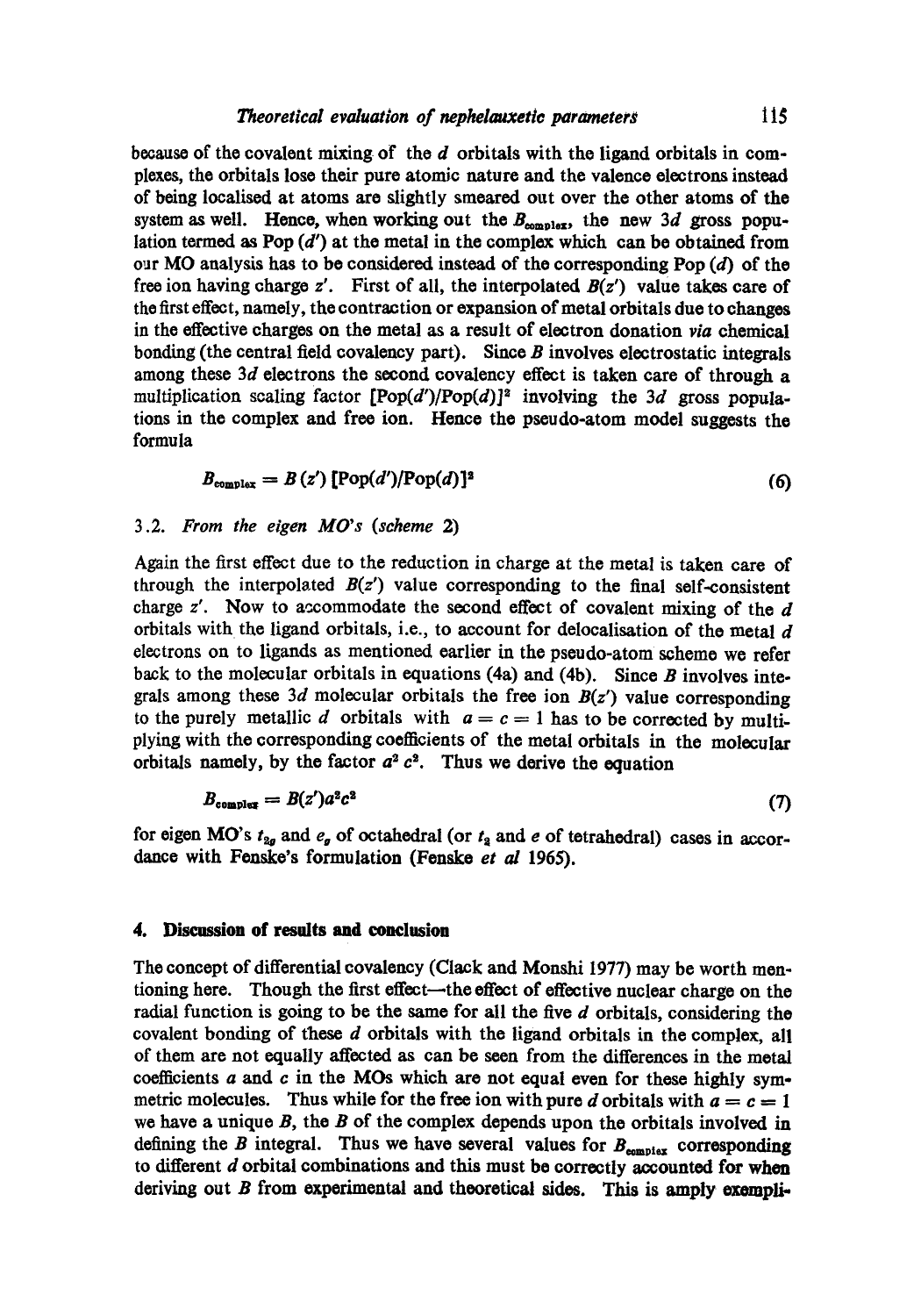fied by the disagreement in the reported experimental  $B$  values for the same complex by different authors as can be seen from tables 2 and 3. It may be due to the ' differential covalency ' as each one of them might have resorted to different bands to get the value of the  $B$  for the same complex. By equation  $(7)$  we just arrive at one typical B value for the complex involving  $t_{2g}$  and  $e_g$  (or  $t_g$  and e) orbitals. In a spin-unrestricted scheme like ours, the coefficients of the  $a$  and  $\beta$  sets of the MO's may themselves differ. So in trying to compare the calculated results with the experimental ones, one must be doubly careful in choosing the appropriate value for  $a^2$  and  $c^2$  when trying to calculate B theoretically.

The multiplication factor  $(z' + 2)/(z' + 3)$  included by Fenske *et al* (1965) in their formula was invoked to bring down the calculated values nearer to experimental ones, as their calculated  $B_{\text{complex}}$  came out to be too high due to using theoretical  $B$  (sec.), i.e., theoretical  $B(z')$ . Even when we tried using the theoretical B (0) available for zero oxidation state Watson's function (Watson !960) (which corresponds overlapwise to the Gouterman orbitals used here), the  $B_{\text{complex}}$  came out as large and might have needed such a correction factor as  $(z' + 2)/(z' + 3)$ . However, since we resorted to the best recent  $\overline{D}$  Sipio's experimental B values of the free ions for getting the interpolated  $B(z)$ , no such arbitrary correction term is necessary.

The  $B_{\text{complex}}$  thus evaluated from both the schemes for the chlorides and fluorides are compared with the experimental values in tables 2 and 3. On the whole the pseudo-atom model fares far better. It must be noted that the pseudoatom model gives us an average  $B$  value for the complex as this does not differentiate among the orbitals and  $B$  is just a function of the final charge  $z'$  and gross 3d population.

But the values of B calculated from the eigen MOs are extremely poor compared to the predictions of the pseudo-atom scheme. There may be two possible reasons for this:

- (i) the goodness of each individual eigenfunction  $t_{2g}$ ,  $e_g$  or  $t_2$ , e obtained by using the INDO approximation is not sufficient for this specific purpose of calculating a multiorbital hybrid integral of the form  $(z^2, xz/xy, yz)$ ;
- (ii) the second scheme from eigen MOs badly fails in cases where the calculated self-consistent charge z' at the metal is far from being zero.

It may be remembered that we have adopted Gouterman's neutral atom exponents for the metal. Even though the ideal path is to optimise the exponents as well along with the LCAO MO coefficients in the self-consistent cycle, one should at least resort to suitable basis functions comparable to the resultant charge z' of the metal. Otherwise, the eigenvectors obtained, i.e., the coefficients  $a$  and  $c$  may not be good enough to be used along with the interpolated  $B(z')$  value, since they correspond to basis functions of zero oxidation state. The above two factors may account for the failure of the scheme from the eigen MO's. The pseudo-atom which depends upon the final charge and gross 3d population can surpass the above drawbacks as it rests on the validity of the total gross effects which need not be as badly affected as the individual oigeavectors by the various approximations like the INDO and unsuitable basis set. Even the results from the pseudo-atom model can also be further improved towards excellent agreement with experiment by the adoption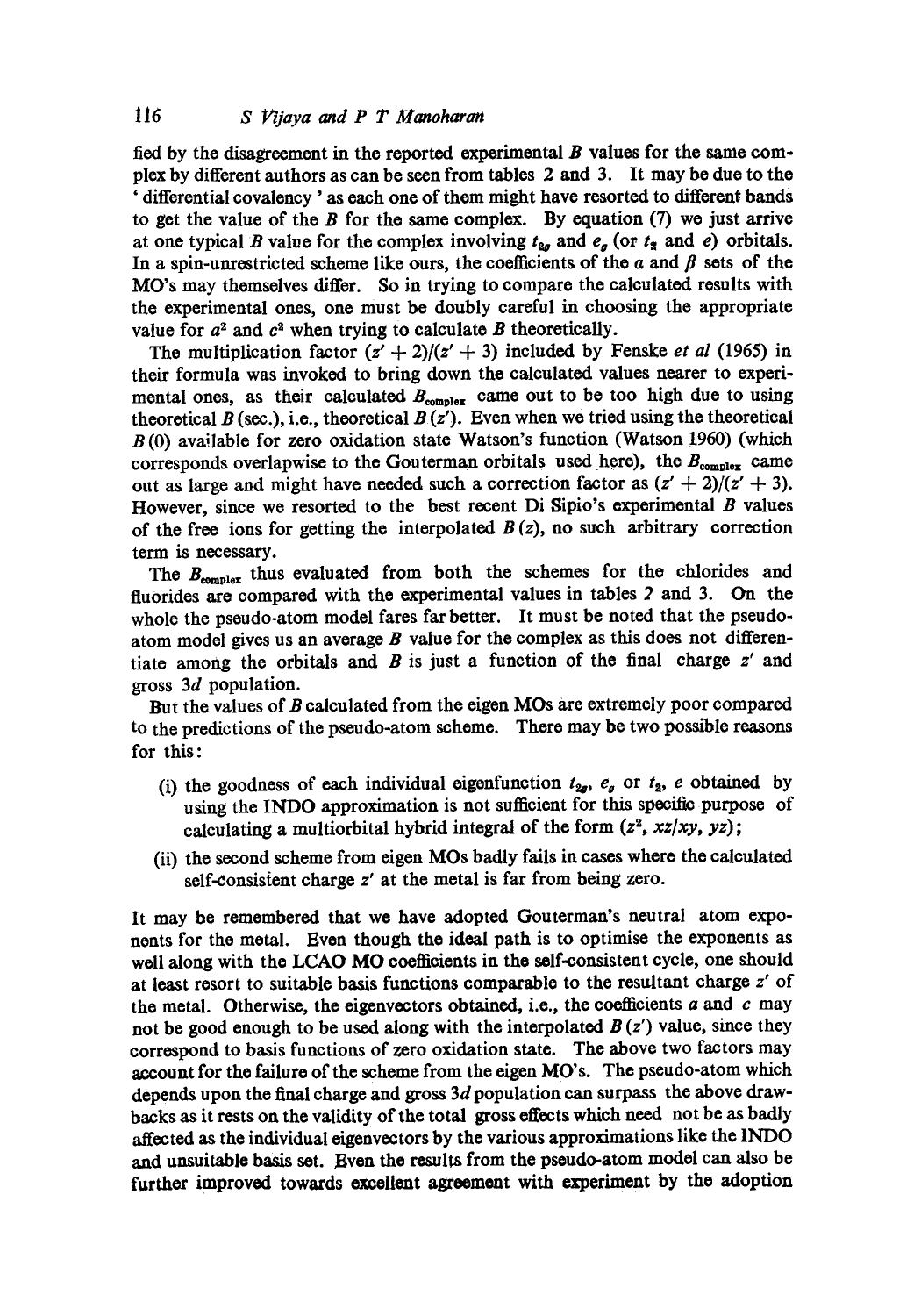of suitable metal basis functions to suit the final charge since the same problem prevails hero too, though to a lesser extent. In general it can be noticed that the pseudo-atom values are higher or lower from experimental results depending upon whether the final charge  $z'$  is negative or positive. Hence the incorporation of a slightly expanded or contracted basis set respectively for the first and second cases in conformity with their charge z' might bring the calculated  $B_{\text{complex}}$  values closer to the experimental results. But as we do not have single Slater exponents for higher oxidation states and negative ions of metal although such multi Richardson's functions (Richardson *et al* 1962, 1963) are available, an attempt in this direction could not be made by us with our MO programme. Hence there is a necessity to develop such single  $\zeta$  metal exponents for other oxidation states along with their corresponding  $\beta$  parameters. On the whole the results of the pseudo-atom model are reasonably good as can be seen and in many cases better than those of Fenske's which are also included in these tables for comparison.

Nephelauxetic series predict that the  $Cl<sup>-</sup>$  ion is more covalent and hence capable of creating more 'cloud-expansion' than  $F^-$  ion as ligand. So it is expected that the calculated  $B_{\text{complete}}$  value as well as the experimental one for the same metal ion with a particular formal charge must be loss for chloro complexes than for the fluoro complexes. This has been beautifully borne out by calculation and experiment if one compares the above tables for the complexes  $MCI<sub>6</sub><sup>+-</sup>$  and  $MF<sub>6</sub><sup>+-</sup>$ .

The covalency factor  $\beta$  has also been worked out using equation (5) from the  $B_{\text{complex}}$  calculated through the better pseudo-atom scheme alone, and the  $B_{\text{free}}$  ton experimental value as compiled in table 1. This  $\beta$  is compared with the experimental values and with those reported by Fenske *et al* (1965) and Fenske and Radtke (1968) in the lower halves of tables 2 and 3. It can be seen that this  $\beta$  also reflects the concept of differential covalency as the experimental values reported by different authors for the same species differ considerably, a fact which again need not be due to the experimental discrepancies. The  $\beta$  worked out by us from our calculated  $B_{\text{complex}}$  of pseudo-atom approach is again an average value for a complex and does not take care of differential covalency.

In general the agreement between the experimental and calculated ones has been far better than Fenske's results in the case of chloro complexes. Fenske's values are generally better in the case of fluoro complexes. Failure in our cases must be due to poor basis set for the metal orbitals as we have obtained heavy positive charge nearing unity at the metal in majority of these cases as in the ootahedral MF<sup>3-</sup> systems.

Finally since any spectroscopic crystal-field transition corresponds to just the total energy difference of the system before and after a specific electronic transition among two d orbitals, one can at the most get only an average value for each of the individual Racah or Slater--Condon integrals of complexes from available spectroscopic transitions. We have theoretically suggested several possible values for  $\bm{B}$ in complex depending upon the  $d$  orbital combinations involved from the concept of differential covalency. However, it is impossible to extract all those out from the observable and identifiable  $d-d$  bands that are available since the number of unknowns to be solved will be larger than the number of equations that can be provided by experimental transition energies. The outcome from our pseudo-atom model is a reasonably good theoretical counterpart to be compared with the reported